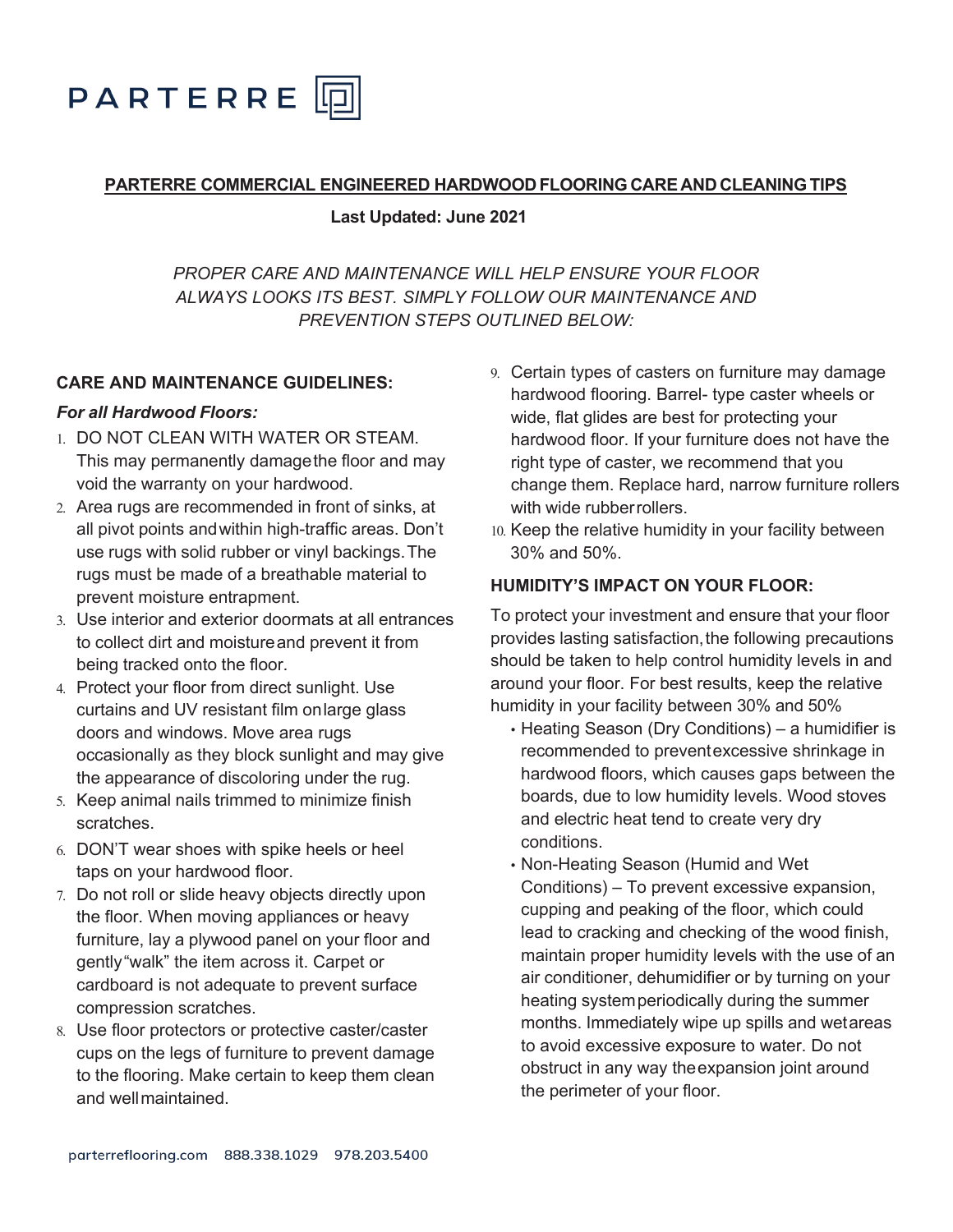## **INITIAL CARE:**

Following installation, clean the floor by sweeping, dust mopping or vacuuming and use Bruce<sup>®</sup> Hardwood & Laminate Floor Cleaner. If the floor was glued down,remove any residual adhesive with the recommended adhesive remover.

## **ONGOING ROUTINE CARE AND MAINTENANCE:**

- 1. Never use any of the following products (or products similar in nature) on your floor: ammonia-based cleaners, acrylic finishes, waxbased products,detergents, bleach, polishes, oil soap, abrasive cleaning soaps, or acidic materials such as vinegar. Many of these products can pit or etch the finishof your flooring or prevent the proper use of recommended maintenance materials.
- 2. Vacuum, sweep, or dust mop your floor once a week, or more if needed. Thevacuum head must be brush or felt, and a wand attachment is preferable. Donot use vacuums with beater bars or hard heads. A Bruce<sup>®</sup> swivel-head mop with soft cover is also highly recommended to eliminate finer particles of gritand dirt that can act like sandpaper on hardwood floors.
- 3. Spills and tracked-in dirt should be wiped up immediately. For spot cleaning, apply Bruce<sup>®</sup> Hardwood & Laminate Floor Cleaner onto a clean cloth and rub onto the spot. Never apply wax treatments to your urethane-coated floor.
- 4. Regularly clean the floor with Bruce $^{\circledR}$  Hardwood & Laminate Floor Cleaner using the recommended swivel-head mop with cloth cover. Spray the floor cleaner directly onto the floor or on the mop cover. DO NOT allow excess cleaner to remain on the floor's surface. Excess liquid may damage the fiberof the wood.

## **QUICK FIX TIPS:**

## *Spills and Tracked-in Dirt*

- Clean immediately.
- Apply Bruce<sup>®</sup> Hardwood & Laminate Floor Cleaner lightly to the surface andwipe with a sponge mop or a soft cloth.
- Excess cleaner that does not evaporate immediately should be dried with aclean towel. No rinsing is necessary.

#### *Spots Caused by Food/Water/Animals*

- Apply Bruce<sup>®</sup> Hardwood & Laminate Floor Cleaner to a clean, soft cloth.
- Rub the area to remove the stain or spot.
- More stubborn spots may require additional cleaning with odorless mineral spirits, followed by cleaning with Bruce<sup>®</sup> Hardwood & LaminateFloor Cleaner.

## *Grease/Lipstick/Crayon/Ink Spots/Rubber Heel Marks*

- Apply Bruce $^{\circledR}$  Hardwood & Laminate Floor Cleaner to a clean, soft cloth.
- Rub the area to remove the stain or spot.
- If stain remains, rub with a cloth dampened with odorless mineral spirits and follow by cleaning the area with Bruce<sup>®</sup> Hardwood & Laminate FloorCleaner.

#### *Chewing Gum/Candle Wax*

- Apply a sealed plastic bag filled with ice on top of the deposit.
- Wait until deposit becomes brittle enough to crumble off.
- After deposit has been removed, clean entire area with Bruce® Hardwood& Laminate Floor Cleaner.